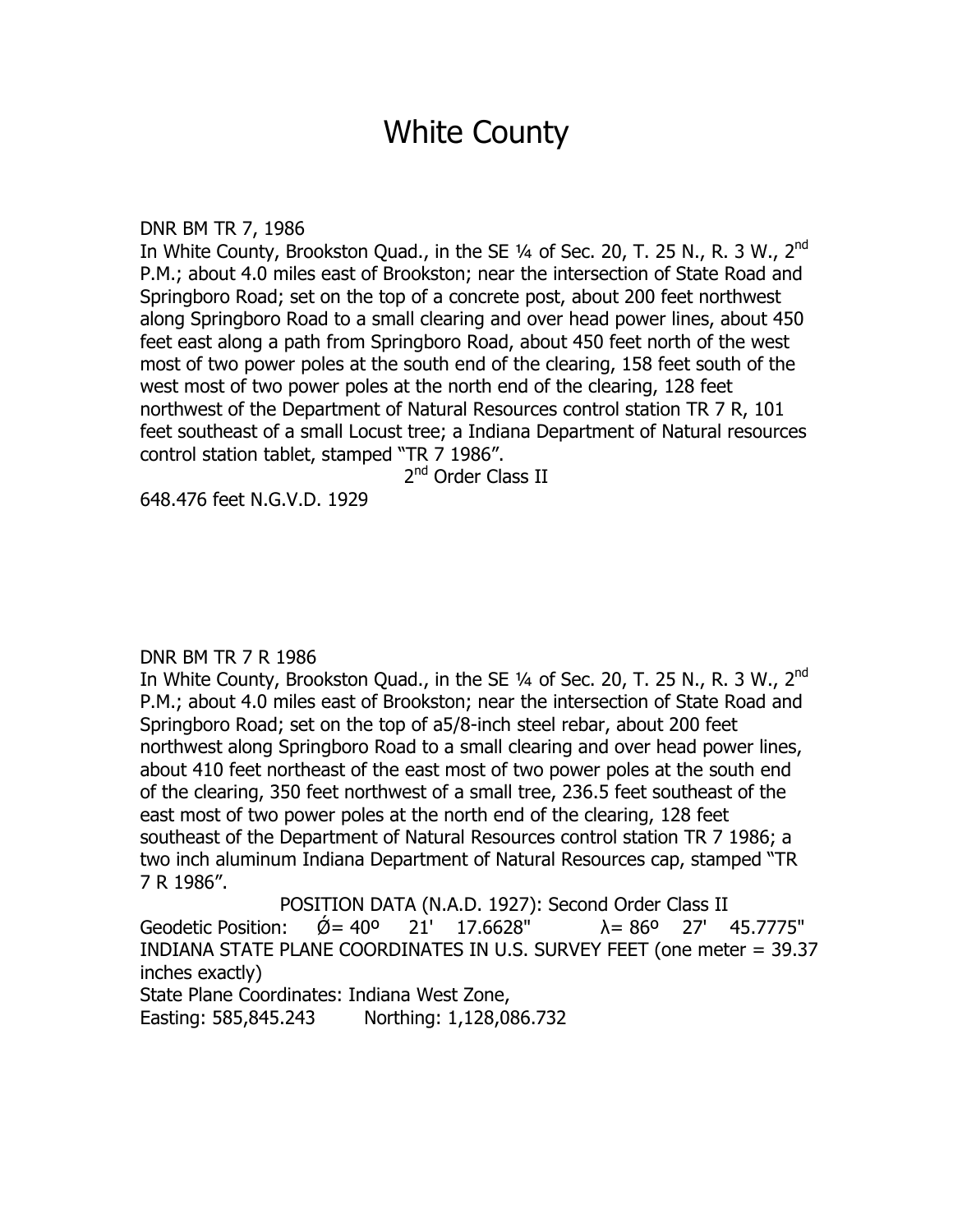#### DNR BM TR 111, 1986

In White County, Brookston Ouad., in the SE 1/4 of Sec. 32, T. 25 N., R. 3 W., 2<sup>nd</sup> P.M.; about 4.5 miles southeast of Brookston; about 1800 feet south along Tyler Road (Tower Road) from its "T" road intersection with Bicycle Bridge Road (150 North Road), about 900 feet north of the White/Tippecanoe County Line; set on the top of a 5/8-inch steel rebar, 117.4 feet northwest of a "PK" nail 18-inches above the ground in a 15-inch Oak tree (the Oak tree is the north most tree in a grove of trees), 99.0 feet west of a "PK" nail two-feet above the ground in a 33 inch Oak tree, 31.1 feet northeast of and across Tyler Road (Tower Road) from a "PK" nail 17-inches above the ground in a 15-inch Oak tree, 12.4 feet east of the centerline of Tyler Road (Tower Road), 2.0 feet east of the east edge of the road; a two inch aluminum Indiana Department of Natural Resources cap, stamped "TR 111".

POSITION DATA (N.A.D. 1927): Third Order Class I Geodetic Position:  $\check{Q} = 40^{\circ}$  20' 06.6997"  $\lambda = 86^{\circ}$  27' 54.2354" INDIANA STATE PLANE COORDINATES IN U.S. SURVEY FEET (one meter = 39.37 inches exactly) State Plane Coordinates: Indiana West Zone, Easting: 584,073.626 Northing: 1,116,228.412

# DNR BM TR 112, 1986

In White County, Brookston Quad., in the NE  $\frac{1}{4}$  of Sec. 32, T. 25 N., R. 3 W., 2<sup>nd</sup> P.M.; about 4.5 miles southeast of Brookston; at the "T" road intersection of Tyler Road (Tower Road) and Bicycle Bridge Road (150 North Road); set on the top of a 5/8-inch steel rebar, 246 feet east of the centerline of Tyler Road (Tower Road), 96.9 feet northeast of and across Bicycle Bridge Road (150 North Road) from a fence post, 13.6 feet north of the centerline of Bicycle Bridge Road (150 North Road), 5.4 feet north of a "PK" nail in Bicycle Bridge Road (150 North Road), 4.5 feet north of the north edge of the pavement of Bicycle Bridge Road (150 North Road), 2 feet north of the centerline of a ditch, 2 feet south of the south edge of a field; a two inch aluminum Indiana Department of Natural Resources cap, stamped "TR 112".

POSITION DATA (N.A.D. 1927): Third Order Class I Geodetic Position:  $\acute{Q} = 40^{\circ}$  20' 27.4741"  $\lambda = 86^{\circ}$  27' 53.2511" INDIANA STATE PLANE COORDINATES IN U.S. SURVEY FEET (one meter = 39.37 inches exactly) State Plane Coordinates: Indiana West Zone,

Easting: 584,278.460 Northing: 1,118,020.959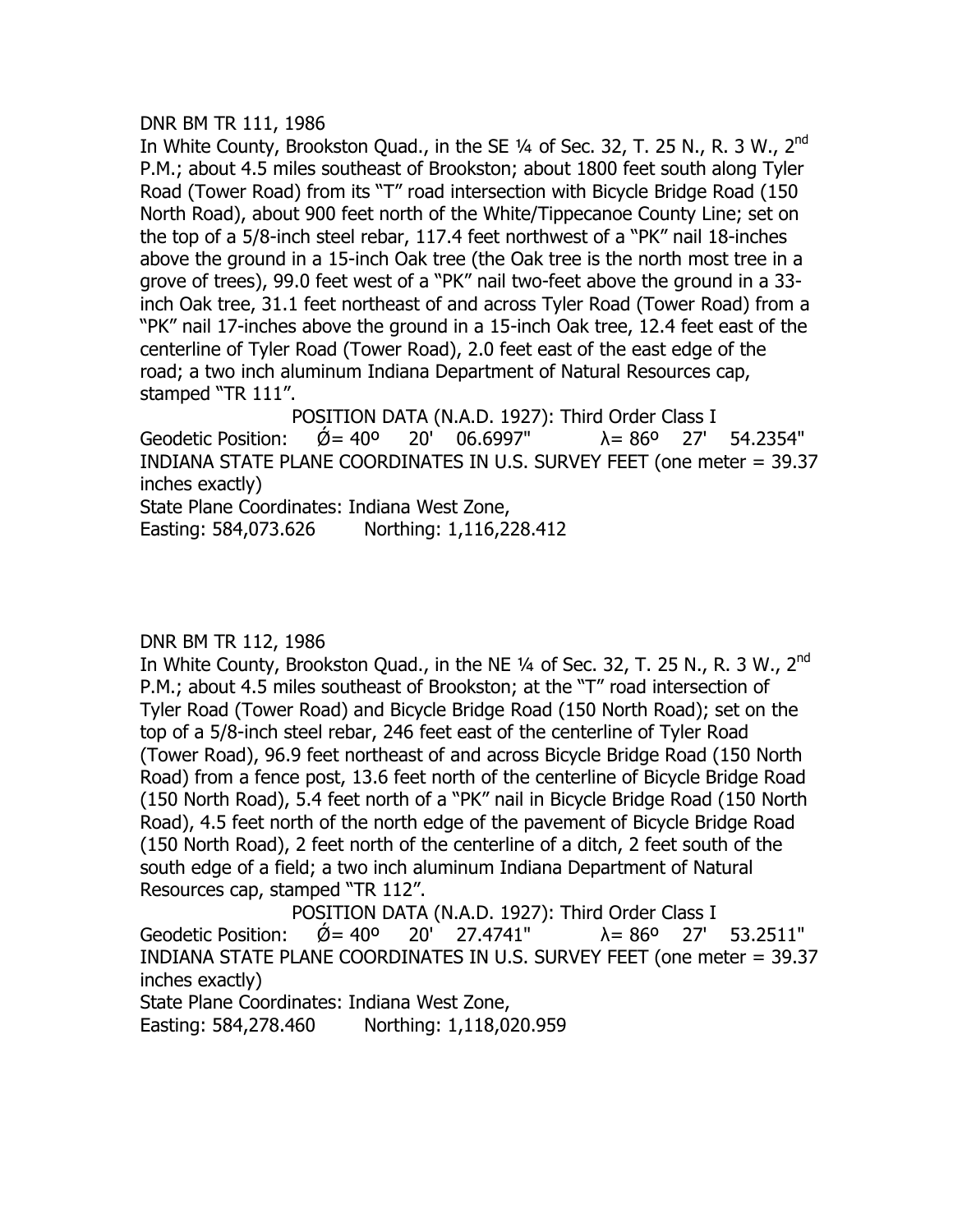# DNR BM TR 113, 1986

In White County, Brookston Quad., in the NE  $\frac{1}{4}$  of Sec. 17, T. 25 N., R. 3 W., 2<sup>nd</sup> P.M.; about 4.5 miles northeast of Brookston; at the "T" road intersection of Springboro Road and 900 South Road, in the southwest 1/4 of the intersection; set on the top of a 5/8-inch steel rebar, 54.3 feet southeast of and across 900 South Road from a power pole, 42.0 feet southwest of and across Springboro Road from a power pole, 23.9 feet west of the centerline of Springboro Road, 2.5 feet southwest of a concrete corner post; a two inch aluminum Indiana Department of Natural Resources cap, stamped "TR 113".

POSITION DATA (N.A.D. 1927): Second Order Class II Geodetic Position:  $\varnothing$  = 40° 22′ 16.6689″  $\lambda$  = 86° 27′ 43.2496″ INDIANA STATE PLANE COORDINATES IN U.S. SURVEY FEET (one meter = 39.37 inches exactly)

State Plane Coordinates: Indiana West Zone, Easting: 586,356.924 Northing: 1,136,579.608

DNR BM TR 140, 1986

In White County, Brookston Quad., in the NE  $\frac{1}{4}$  of Sec. 20, T. 25 N., R. 3 W., 2<sup>nd</sup> P.M.; about 4.0 miles east of Brookston; near the "T" road intersection of 1000 South Road and Springboro Road; set on the top of a 5/8-inch steel rebar, about 450 feet east along a gravel drive to a turn south, the gravel drive is just south of the intersection of 1000 South Road and Springboro Road, 131.8 feet west of a four-inch Sycamore tree, 56.1 feet northwest of and across the gravel drive from a power pole, 3.3 feet north of the north edge of the drive, 2.3 feet east of a power pole; a two inch aluminum Indiana Department of Natural Resources cap, stamped "TR 140".

POSITION DATA (N.A.D. 1927): Second Order Class II Geodetic Position:  $\acute{Q} = 40^{\circ}$  21' 38.7523"  $\lambda = 86^{\circ}$  27' 43.6524" INDIANA STATE PLANE COORDINATES IN U.S. SURVEY FEET (one meter = 39.37 inches exactly)

State Plane Coordinates: Indiana West Zone,

Easting: 586,293.989 Northing: 1,129,968.740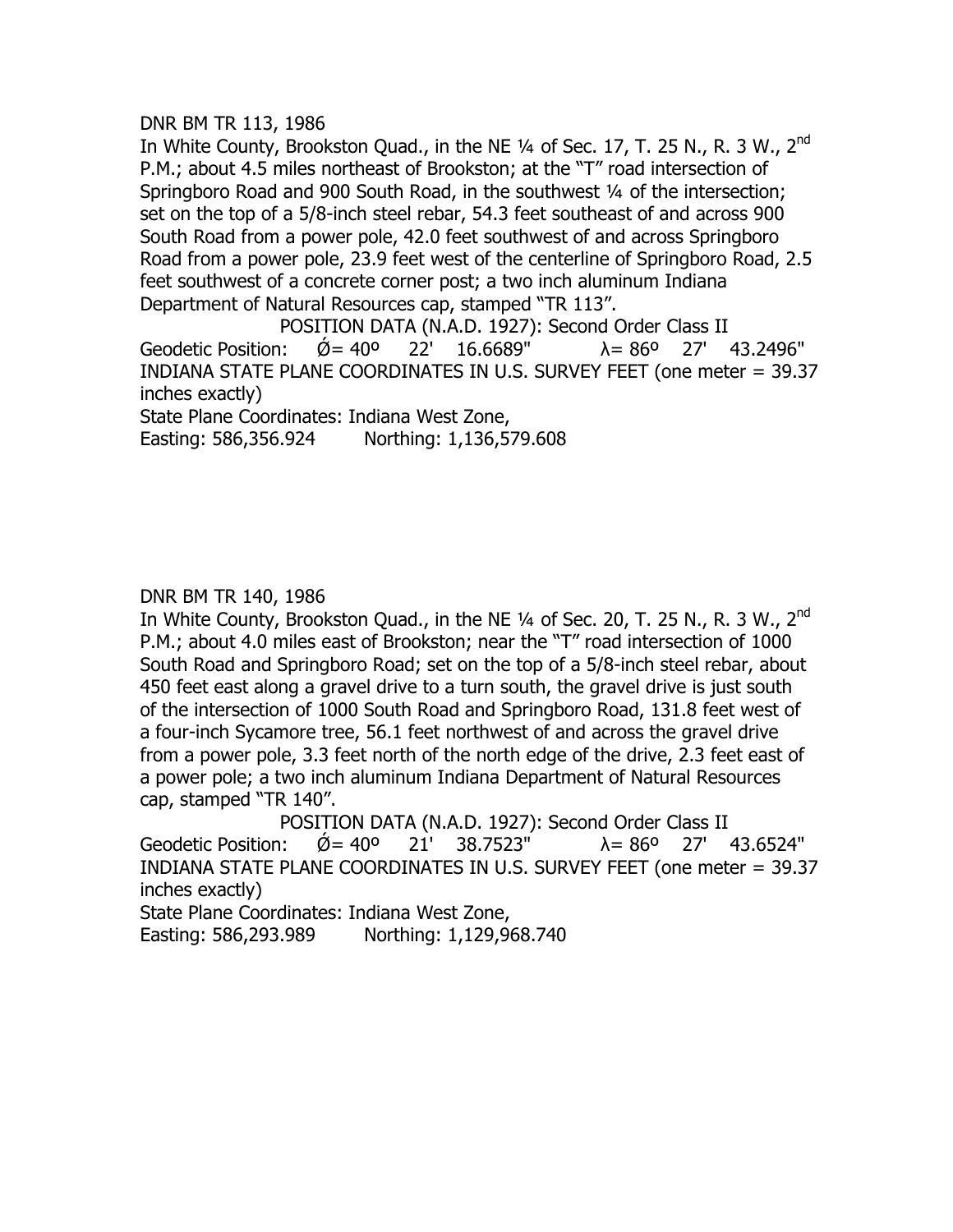# DNR BM TR 141, 1986

In White County, Brookston Quad., in the SE  $\frac{1}{4}$  of Sec. 20, T. 25 N., R. 3 W., 2<sup>nd</sup> P.M.; about 4.0 miles east of Brookston; near the intersection of Tyler Road (Tower Road) and Springboro Road and State Road 18, at the Bush residence on Tyler Road (Tower Road); set on the top of a 5/8-inch steel rebar, about 400 feet northwest along the gravel drive leading to a shed from Tyler Road (Tower Road), 32.0 feet east of the northeast corner of a wood shed, 23.4 feet northeast of a power pole with a light6.8 feet southeast of the southeast corner of a shed, 4.4 feet northwest of a tree stump; a two inch aluminum Indiana Department of Natural Resources cap, stamped "TR 141".

POSITION DATA (N.A.D. 1927): Second Order Class II Geodetic Position:  $\acute{Q} = 40^{\circ}$  21' 13.9080"  $\lambda = 86^{\circ}$  27' 50.7116" INDIANA STATE PLANE COORDINATES IN U.S. SURVEY FEET (one meter = 39.37 inches exactly)

State Plane Coordinates: Indiana West Zone, Easting: 584,791.633 Northing: 1,127,027.568

# DNR BM TPE 1, 1987

In White County, Monticello North Quad., in the SW ¼ of Sec. 16, T. 28 N., R. 3 W., 2<sup>nd</sup> P.M.; about 5.0 miles east of Monon; 0.2 mile east and north along State Road 16 from the State Road 16 bridge over Big Monon Ditch; set in the top of a concrete post, 35.8 feet east of the centerline of State Road 16, 29.5 feet north of a power pole, 14.5 feet northeast of a reflector post, 10.6 feet northwest of a orange Department of Natural Resources witness post and a guy wire anchor, 2.3 feet west of a orange Department of Natural Resources witness post, level with the ground; a Department of Natural Resources control station tablet, stamped "TPE 1 1987".

# 2<sup>nd</sup> Order Class II

675.605 feet N.G.V.D. 1929 205.9248 meters N.G.V.D. 1929 POSITION DATA (N.A.D. 1983): First Order GPS Geodetic Position:  $\check{Q} = 40^{\circ}$  52' 16.8077"  $\lambda = 86^{\circ}$  46' 30.0245" INDIANA STATE PLANE COORDINATES IN U.S. SURVEY FEET (one meter = 39.37 inches exactly)

State Plane Coordinates: Indiana West Zone, Easting: 3,038,020.96 Northing: 2,048,276.40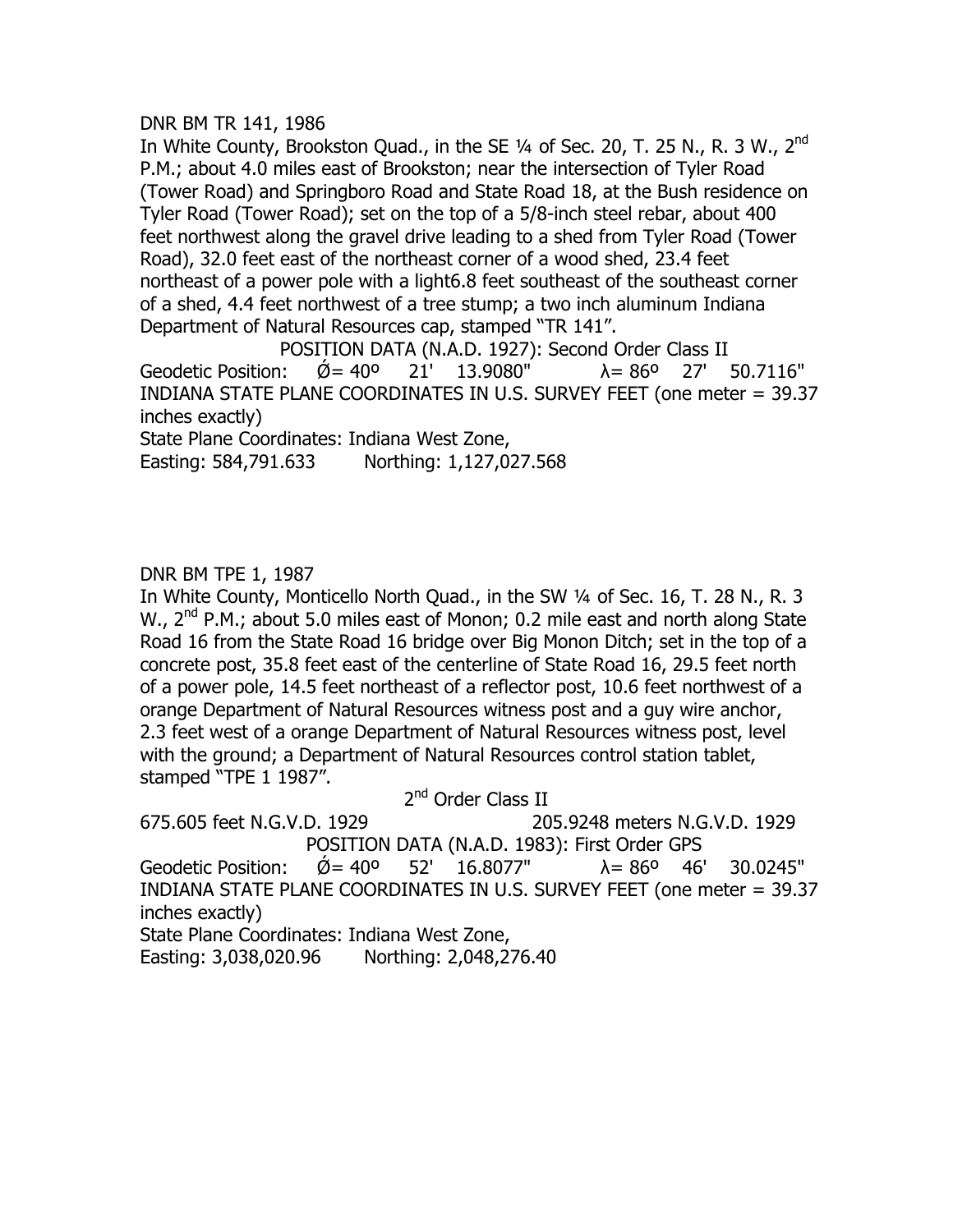#### DNR BM TPE 1 AZI 1987

In White County, Monon NE Quad., in the NE ¼ of Sec. 17, T. 28 N., R. 3 W.,  $2^{nd}$  P.M.; about 1.5 miles southwest of Buffalo; at the intersection of State Road 16 and 900 North Road, in the southwest ¼ of the intersection; set in the top of a concrete post, about 300 feet south of 900 North Road, 60.6 feet northwest of and across State Road 16 from the west post of a "BUFFALO » Monticello » Royal Center »" sign, 23.0 feet west of the centerline of State Road 16, 22.8 feet south of the east post of a "MONON 6 / BROOK 31" sign, 0.1 foot below the ground; a Department of Natural Resources control station tablet, stamped "TPE 1 AZI 1987".

2<sup>nd</sup> Order Class II

679.713 feet N.G.V.D. 1929 207.1769 meters N.G.V.D. 1929 POSITION DATA (N.A.D. 1983): First Order GPS Geodetic Position:  $\check{Q} = 40^{\circ}$  52' 56.2887"  $\lambda = 86^{\circ}$  46' 31.9158" INDIANA STATE PLANE COORDINATES IN U.S. SURVEY FEET (one meter = 39.37 inches exactly) State Plane Coordinates: Indiana West Zone,

Easting: 3,037,861.62 Northing: 2,052,271.48

## DNR BM TPE 2, 1987

In White County, Monticello North Quad., in the SE ¼ of Sec. 16, T. 28 N., R. 3 W., 2<sup>nd</sup> P.M.; about 5.7 miles east of Monon; at the intersection of 575 East Road and 825 North Road, in the northeast ¼ of the intersection; set in the top of a concrete post, 59.8 feet north of a and across a east-west drive from a "STOP" sign post, 55.2 feet north of and across a east-west drive from a power pole, 36.5 feet north of the extended centerline of 825 North Road, 24.4 feet northwest of a "STOP" sign post, 19.0 feet northwest of a fence corner post, 14.0 feet east of the centerline of 575 East Road, 3.0 feet west of a fence line, 2.6 feet west of a orange Department of Natural Resources witness post, 0.2 foot below the ground; a Department of Natural Resources control station tablet, stamped "TPE 2 1987".

| 2 <sup>nd</sup> Order Class II                                                        |  |  |                               |  |  |
|---------------------------------------------------------------------------------------|--|--|-------------------------------|--|--|
| 675.163 feet N.G.V.D. 1929                                                            |  |  | 205.7901 meters N.G.V.D. 1929 |  |  |
| POSITION DATA (N.A.D. 1983): First Order GPS                                          |  |  |                               |  |  |
| Geodetic Position: $\acute{\text{Q}}$ = 40° 52′ 22.2058″ $\lambda$ = 86° 45′ 38.4104″ |  |  |                               |  |  |
| INDIANA STATE PLANE COORDINATES IN U.S. SURVEY FEET (one meter = 39.37                |  |  |                               |  |  |
| inches exactly)                                                                       |  |  |                               |  |  |
| State Plane Coordinates: Indiana West Zone,                                           |  |  |                               |  |  |
| Easting: 3,041,984.07 Northing: 2,048,836.99                                          |  |  |                               |  |  |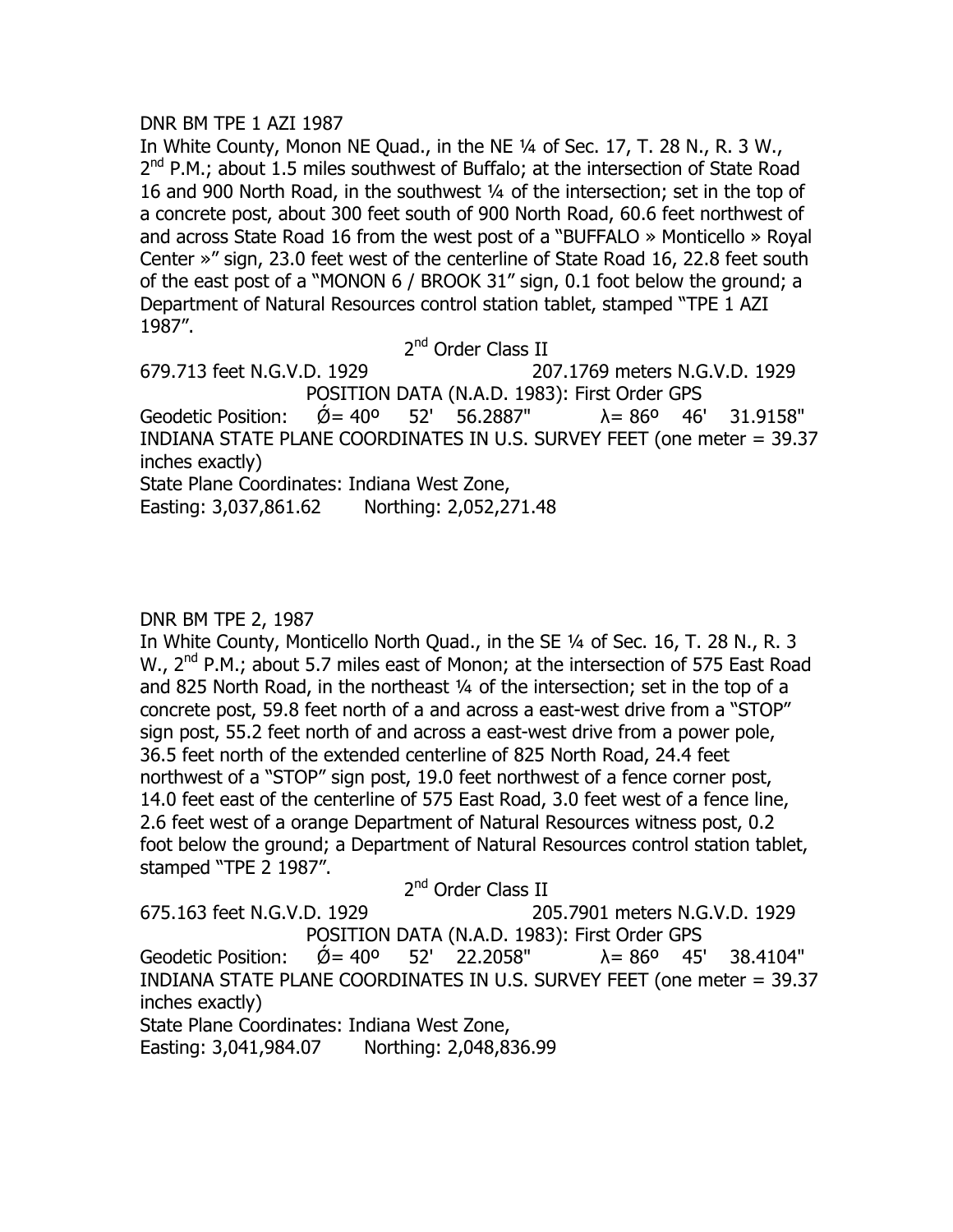#### DNR BM TPE 2 AZI 1987

In White County, Monticello North Quad., in the SW ¼ of Sec. 16, T. 28 N., R. 3 W.,  $2^{nd}$  P.M.; about 5.5 miles east of Monon; about 0.4 mile east and northeast along 825 North Road from its intersection with State Road 16 to a private drive to the north; set in the top of a concrete post, 58.0 feet west of and across the private drive from a mailbox, 40.0 feet west of the centerline of the private drive, 37.0 feet north of and across 825 North Road from a anchor pole "REA Co-op C 6 A 20", 19.0 feet north of the centerline of 825 North Road, 5.8 feet southwest of a telephone pole with a telephone pedestal # 070, 5.0 feet southwest of a orange Department of Natural Resources witness post, 0.1 foot below the ground; a Department of Natural Resources control station tablet, stamped "TPE 2 AZI 1987".

2<sup>nd</sup> Order Class II

668.402 feet N.G.V.D. 1929 203.7293 meters N.G.V.D. 1929 POSITION DATA (N.A.D. 1983): First Order GPS Geodetic Position:  $\acute{Q}$  = 40° 52' 22.0681"  $\lambda$  = 86° 46' 09.0351" INDIANA STATE PLANE COORDINATES IN U.S. SURVEY FEET (one meter = 39.37 inches exactly) State Plane Coordinates: Indiana West Zone, Easting: 3,039,631.51 Northing: 2,048,814.50

# DNR BM TPE 3, 1987

In White County, Monon NE Quad., in the NW 1/4 of Sec. 15, T. 28 N., R. 3 W.,  $2^{nd}$  P.M.; about 0.5 mile west of Buffalo; at the intersection of State Road 16/39 and 600 East Road, in the southeast ¼ of the intersection; set in the top of a concrete post, 113.0 feet south of the centerline of State Road 16/39, 53.3 feet south of the west metal post of a "STOP" sign, 51.0 feet south of the north end post of a fence, 47.0 feet southeast of a power pole, 17.2 feet east of the centerline of 600 East Road, 2.0 feet west of a fence and a orange Department of Natural Resources witness post, 0.1 foot below the ground; a Department of Natural Resources control station tablet, stamped "TPE 3 1987".

2<sup>nd</sup> Order Class II

669.540 feet N.G.V.D. 1929 204.0762 meters N.G.V.D. 1929 POSITION DATA (N.A.D. 1983): First Order GPS Geodetic Position:  $\check{Q} = 40^{\circ}$  53' 00.4603"  $\lambda = 86^{\circ}$  45' 21.5074" INDIANA STATE PLANE COORDINATES IN U.S. SURVEY FEET (one meter = 39.37 inches exactly) State Plane Coordinates: Indiana West Zone, Easting: 3,043,268.10 Northing: 2,052,713.27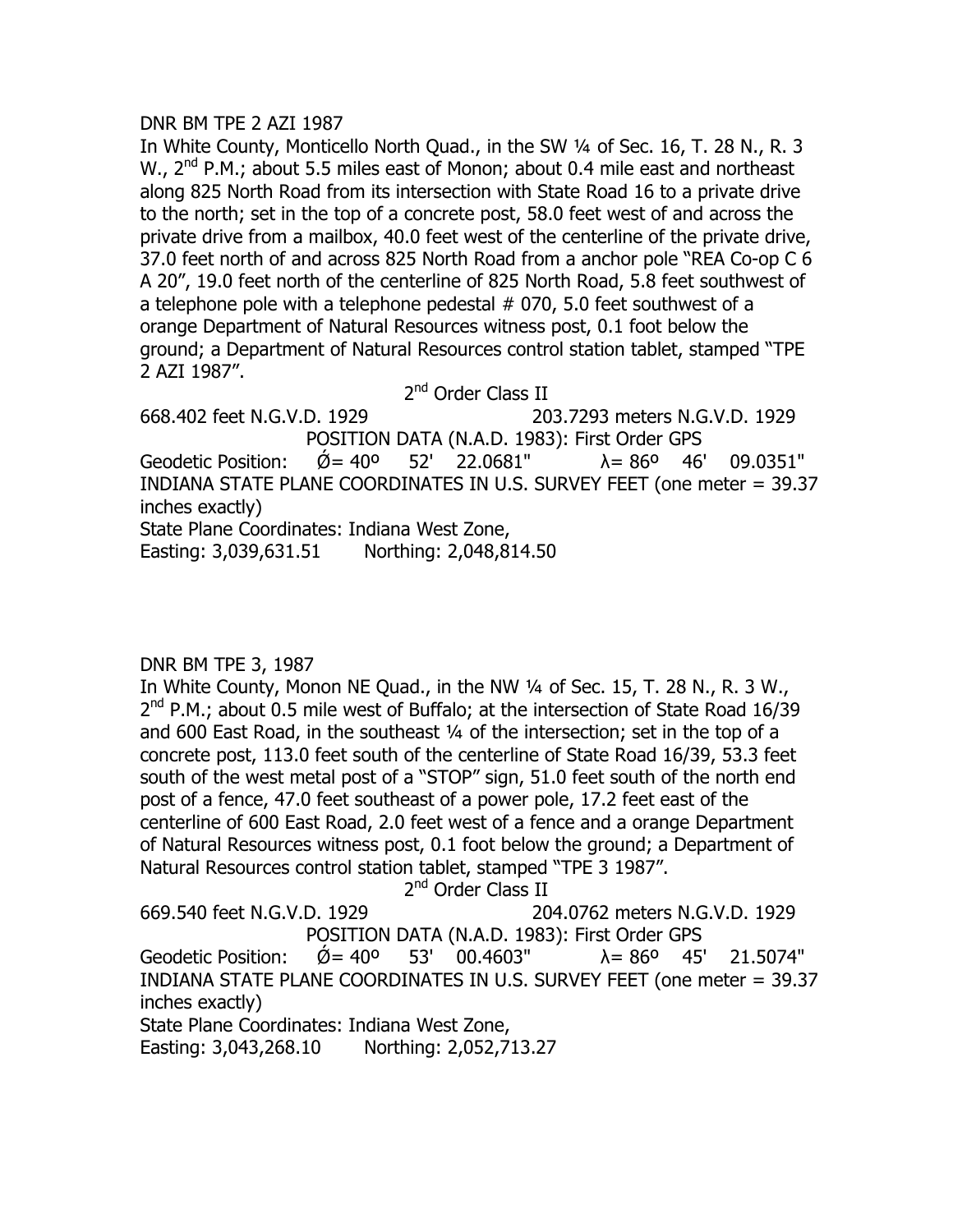## DNR BM TPE 3 AZI 1987

In White County, Monon NE Quad., in the NE ¼ of Sec. 16, T. 28 N., R. 3 W.,  $2^{nd}$  P.M.; about 0.5 mile west of Buffalo; at the intersection of 850 North Road and 600 East Road, in the northwest ¼ of the intersection; set in the top of a concrete post, about 400 feet north of 850 North Road, 97.5 feet south of a road sign post, 16.8 feet west of the centerline of 600 East Road, 2.0 feet east of a one-strand barbed wire fence and a orange Department of Natural Resources witness post, 0.1 foot below the ground; a Department of Natural Resources control station tablet, stamped "TPE 3 AZI 1987".

2<sup>nd</sup> Order Class II

676.577 feet N.G.V.D. 1929 206.2211 meters N.G.V.D. 1929 POSITION DATA (N.A.D. 1983): First Order GPS Geodetic Position:  $\varnothing$  = 40° 52′ 38.9681″  $\lambda$  = 86° 45′ 21.6307″ INDIANA STATE PLANE COORDINATES IN U.S. SURVEY FEET (one meter = 39.37

inches exactly)

State Plane Coordinates: Indiana West Zone,

Easting: 3,043,266.76 Northing: 2,050,538.17

# DNR BM TPE 4, 1987

In White County, Buffalo Quad., in the NW  $\frac{1}{4}$  of Sec. 14, T. 28 N., R. 3 W., 2<sup>nd</sup> P.M.; about 0.1 mile east of Buffalo; at the intersection of State Road 16/119 and 700 East Road, in the southeast ¼ of the intersection; set in the top of a concrete post, 97.0 feet east of the centerline of 700 East Road, 54.0 feet southeast of the south end of a corrugated metal pipe under State Road 16/119 and a stone headwall, 52.0 feet east of a telephone pole with a telephone pedestal # 3000/4, 31.5 feet south of the centerline of State Road 16/119, 3.0 feet north of a east-west fence line, 2.6 feet north of a orange Department of Natural Resources witness post, 0.1 foot below the ground; a Department of Natural Resources control station tablet, stamped "TPE 4 1987".

2<sup>nd</sup> Order Class II

672.447 feet N.G.V.D. 1929 204.9623 meters N.G.V.D. 1929 POSITION DATA (N.A.D. 1983): First Order GPS Geodetic Position:  $\acute{Q} = 40^{\circ}$  53' 00.0143"  $\lambda = 86^{\circ}$  44' 11.2925" INDIANA STATE PLANE COORDINATES IN U.S. SURVEY FEET (one meter = 39.37

inches exactly)

State Plane Coordinates: Indiana West Zone,

Easting: 3,048,661.38 Northing: 2,052,688.91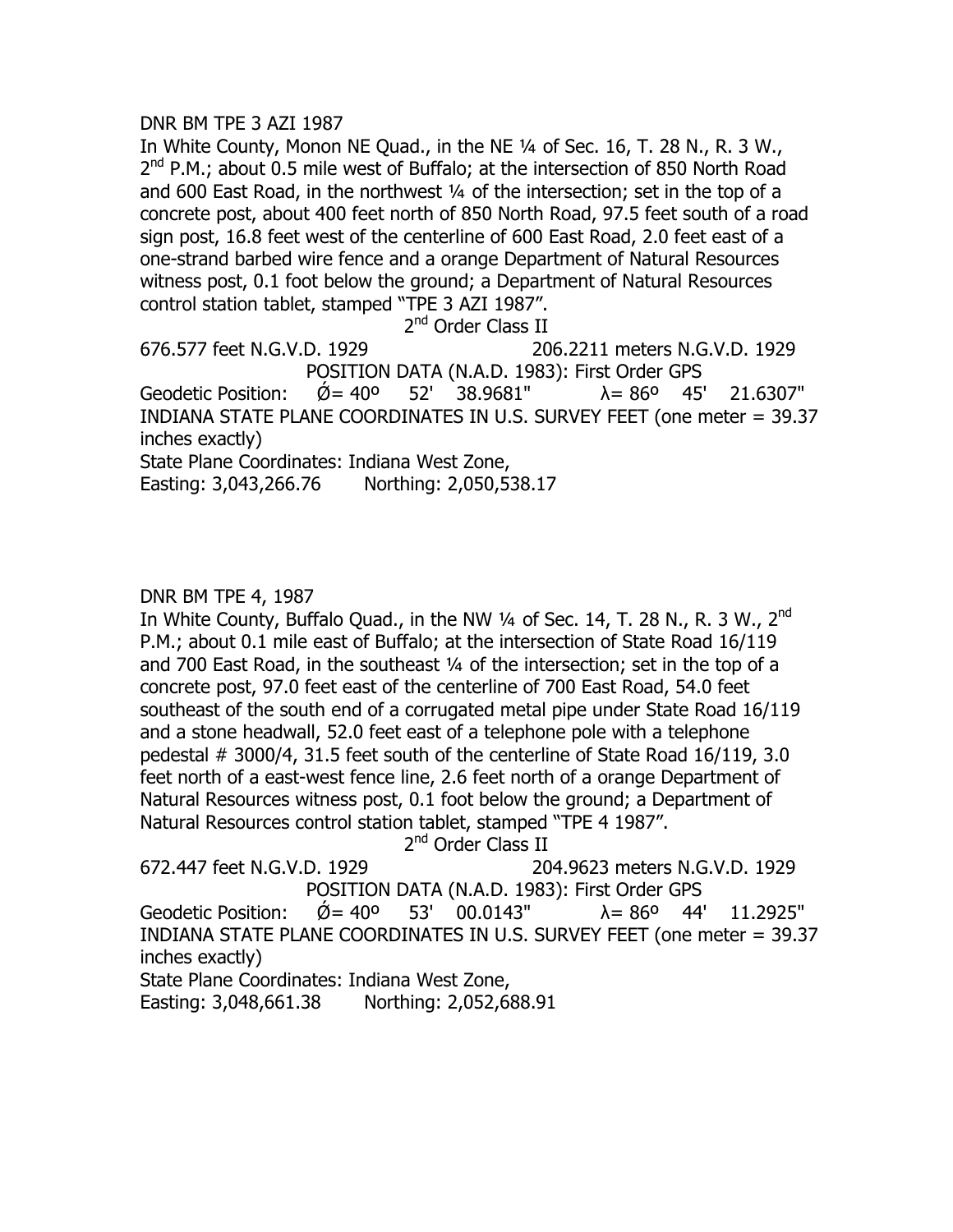#### DNR BM TPE 4 AZI 1987

In White County, Buffalo Quad., in the NW  $\frac{1}{4}$  of Sec. 14, T. 28 N., R. 3 W., 2<sup>nd</sup> P.M.; about 0.3 mile southeast of Buffalo; 0.5 mile south along 700 East Road from its intersection with State Road 16/119; set in the top of a concrete post, 58.6 feet southwest of and across 700 East Road from railroad rail fence corner post, 45.6 feet south of a steel "I" beam fence corner post, 35.4 feet west of and across 700 East Road from a power pole, 15.0 feet west of the centerline of 700 East Road, 3.5 feet east of a barbed wire fence, 3.0 feet east of a orange Department of Natural Resources witness post, 0.1 foot below the ground; a Department of Natural Resources control station tablet, stamped "TPE 4 AZI 1987".

2<sup>nd</sup> Order Class II

679.582 feet N.G.V.D. 1929 207.1370 meters N.G.V.D. 1929 POSITION DATA (N.A.D. 1983): First Order GPS Geodetic Position:  $\dot{\emptyset} = 40^{\circ}$  52' 33.8661"  $\lambda = 86^{\circ}$  44' 12.0917" INDIANA STATE PLANE COORDINATES IN U.S. SURVEY FEET (one meter = 39.37 inches exactly) State Plane Coordinates: Indiana West Zone, Easting: 3,048,610.47 Northing: 2,050,042.39

# DNR BM TPE 6, 1987

In White County, Buffalo Quad., in the SE  $\frac{1}{4}$  of Sec. 2, T. 28 N., R. 3 W., 2<sup>nd</sup> P.M.; about 1.6 miles northeast of Buffalo; at the intersection of 1000 North Road and 775 East Road, in the southeast ¼ of the intersection; set in the top of a concrete post, 42.0 feet east of the extended centerline of 775 East Road, 35.4 feet southeast of the north post of a "TALL OAKS CAMPGROUND" entrance sign, 31.0 feet east of a power pole with a telephone pedestal # 8200/10, 16.0 feet east of a guy wire anchor and a orange Department of Natural Resources witness post, 12.5 feet south of the centerline of the private drive entrance to Tall Oaks Campground; a Department of Natural Resources control station tablet, stamped "TPE 6 1987".  $2nd$   $Q_{\text{rel}}$   $Q_{\text{rel}}$   $Z_{\text{rel}}$ 

| 2 <sup>11</sup> Order Class II                                         |                                                                                                        |  |  |  |  |
|------------------------------------------------------------------------|--------------------------------------------------------------------------------------------------------|--|--|--|--|
| 679.582 feet N.G.V.D. 1929                                             | 207.1370 meters N.G.V.D. 1929                                                                          |  |  |  |  |
| POSITION DATA (N.A.D. 1983): First Order GPS                           |                                                                                                        |  |  |  |  |
|                                                                        | Geodetic Position: $\acute{\mathcal{Q}} = 40^{\circ}$ 52' 33.8661" $\lambda = 86^{\circ}$ 44' 12.0917" |  |  |  |  |
| INDIANA STATE PLANE COORDINATES IN U.S. SURVEY FEET (one meter = 39.37 |                                                                                                        |  |  |  |  |
| inches exactly)                                                        |                                                                                                        |  |  |  |  |
| State Plane Coordinates: Indiana West Zone,                            |                                                                                                        |  |  |  |  |
| Easting: 3,048,610.47 Northing: 2,050,042.39                           |                                                                                                        |  |  |  |  |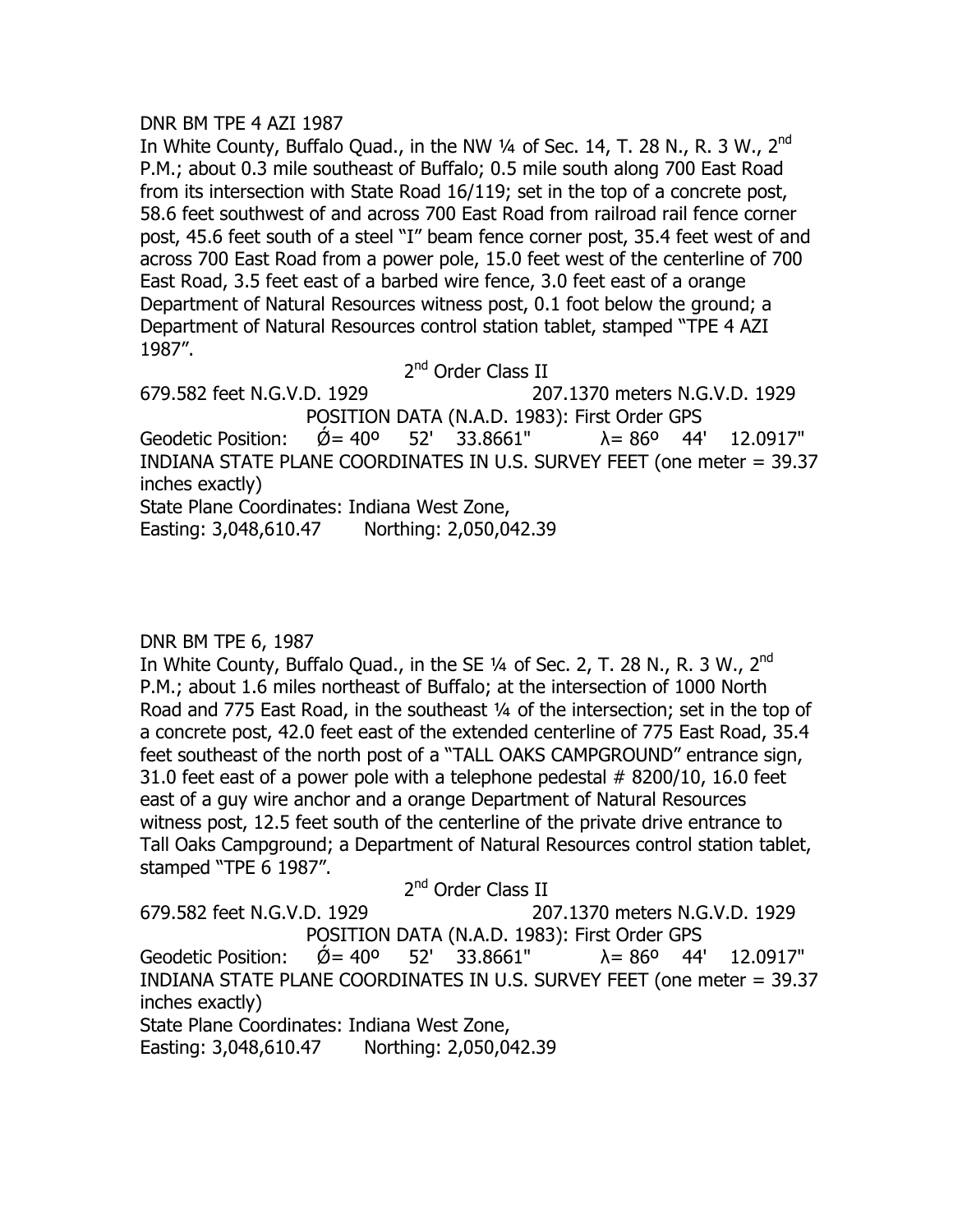## DNR BM TPE 6 AZI 1987

In White County, Buffalo Quad., in the SW  $\frac{1}{4}$  of Sec. 1, T. 28 N., R. 3 W., 2<sup>nd</sup> P.M.; about 2.0 miles northeast of Buffalo; at the intersection of 1025 North Road and 800 East Road, in the southeast ¼ of the intersection; set in the top of a concrete post, 12.7 feet southwest of a power pole with guy wires south and east and a telephone pedestal, 10.0 feet north of the extended centerline of 1025 North Road, 6.0 feet east of the extended centerline of 800 East Road, 4.5 feet west of a guy wire anchor, 4.5 feet west of a road sign post, 4.5 feet west of a orange Department of Natural Resources witness post; a Department of Natural Resources control station tablet, stamped "TPE 6 AZI 1987".

2<sup>nd</sup> Order Class II

684.556 feet N.G.V.D. 1929 208.6531 meters N.G.V.D. 1929 POSITION DATA (N.A.D. 1983): First Order GPS Geodetic Position:  $\acute{\theta} = 40^{\circ}$  54' 08.0669"  $\lambda = 86^{\circ}$  43' 03.6103" INDIANA STATE PLANE COORDINATES IN U.S. SURVEY FEET (one meter = 39.37 inches exactly) State Plane Coordinates: Indiana West Zone,

Easting: 3,053,831.18 Northing: 2,059,597.20

# DNR BM TPE 7, 1987

In White County, Buffalo Quad., in the NE  $\frac{1}{4}$  of Sec. 1, T. 28 N., R. 3 W., 2<sup>nd</sup> P.M.; about 2.9 miles northeast of Buffalo; at the intersection of 1100 North Road (Pulaski/White County Line Road) and 800 East Road, in the southeast 1/4 of the intersection; set in the top of a concrete post, 53.0 feet south of the centerline of 1100 North Road (Pulaski/White County Line Road), 51.5 feet southeast of and across 800 East Road from a "YIELD" sign post, 45.6 feet southeast of and across 800 East Road from a fence corner post, 34.0 feet south of the northwest corner of a concrete fence corner post, 27.4 feet south of a "STOP" sign post, 13.6 feet east of the centerline of 800 East Road, 2.0 feet west of a fence and a orange Department of Natural Resources witness post, level with the ground; a Department of Natural Resources control station tablet, stamped "TPE 7 1987".

2<sup>nd</sup> Order Class II 678.870 feet N.G.V.D. 1929 206.9200 meters N.G.V.D. 1929 POSITION DATA (N.A.D. 1983): First Order GPS Geodetic Position:  $\check{Q} = 40^{\circ}$  54' 43.4798"  $\lambda = 86^{\circ}$  42' 18.7159" INDIANA STATE PLANE COORDINATES IN U.S. SURVEY FEET (one meter = 39.37 inches exactly) State Plane Coordinates: Indiana West Zone, Easting: 3,057,262.99 Northing: 2,063,195.76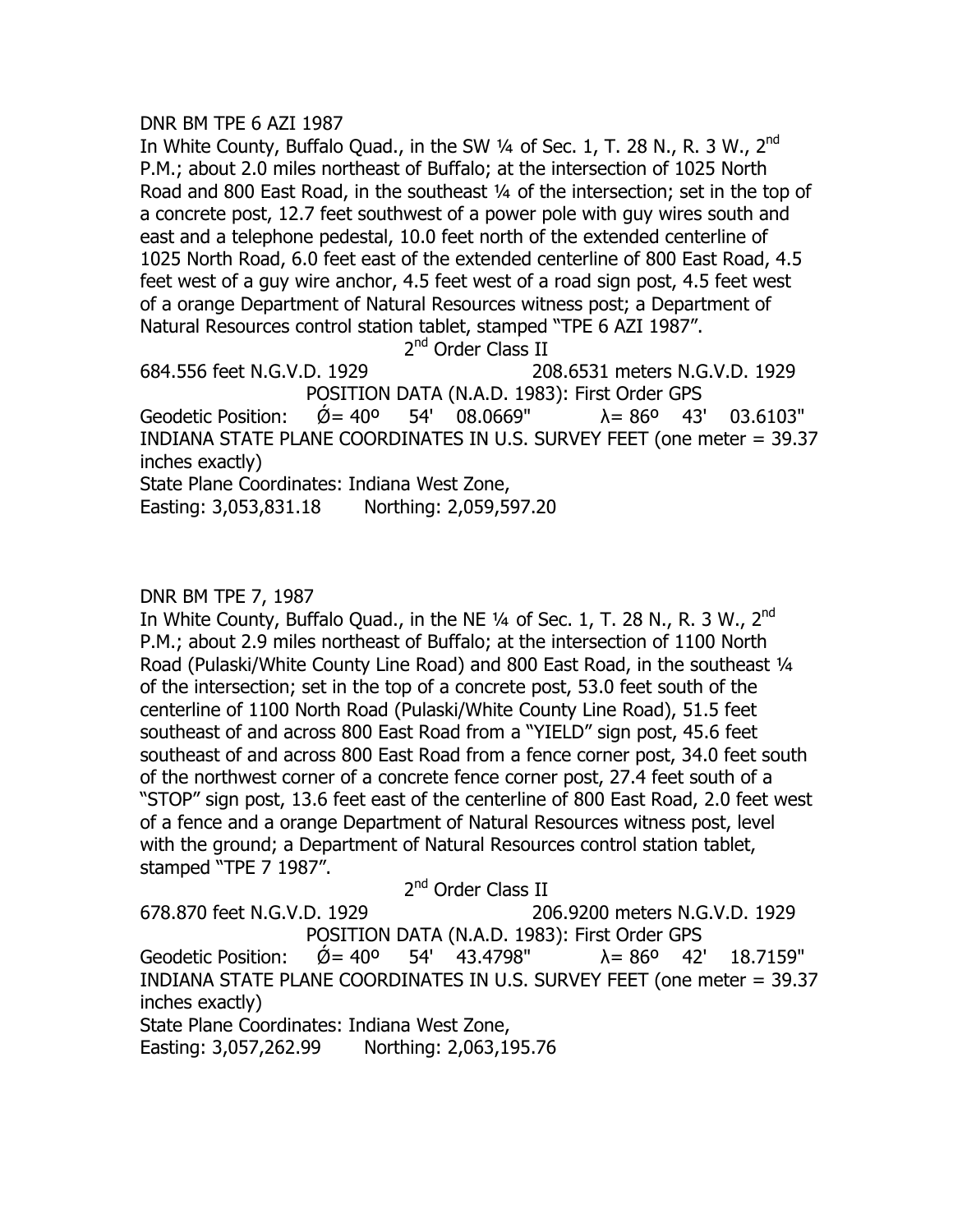#### USC&GS MATTIX 1947

In White County, Buffalo Quad., in the NE  $\frac{1}{4}$  of Sec. 1, T. 28 N., R. 3 W., 2<sup>nd</sup> P.M.; about 3.2 miles northeast of Buffalo; at the "T" road intersection of 1100 North Road (Pulaski/White County Line Road) and 900 East Road, in the southwest ¼ of the intersection; set in the top of a concrete post, 63.0 feet south of the centerline of 1100 North Road (Pulaski/White County Line Road), 40.1 feet south of a wood fence corner post, 22.0 feet west of the centerline of 900 East Road, 1.3 feet south of a metal witness post, 1.0 foot east of a fence, 0.2 foot above the ground; a U.S. Coast and Geodetic triangulation tablet, stamped "MATTIX 1947".

2<sup>nd</sup> Order Class II

684.968 feet N.G.V.D. 1929 208.7787 meters N.G.V.D. 1929 POSITION DATA (N.A.D. 1983): First Order GPS Geodetic Position:  $\check{Q} = 40^{\circ}$  54' 43.3946"  $\lambda = 86^{\circ}$  41' 48.4833" INDIANA STATE PLANE COORDINATES IN U.S. SURVEY FEET (one meter = 39.37 inches exactly) State Plane Coordinates: Indiana West Zone, Easting: 3,059,584.15 Northing: 2,063,197.28

DNR BM WHT 2, 1987

In White County, Monticello North Quad., in the SE ¼ of Sec. 17, T. 28 N., R. 3 W., 2<sup>nd</sup> P.M.; about 5.7 miles northeast of Monon; at the State Road 16 concrete bridge over Big Monon Ditch; set in the northwest corner of the bridge, 18.5 feet north of the centerline of the bridge, 5.4 feet east of the northwest corner of the bridge, 0.8 foot above the top of the bridge deck, 0.4 foot south of the north edge of the bridge; a Department of Natural Resources control station tablet, stamped "WHT 2 1987".

2<sup>nd</sup> Order Class II

670.371 feet N.G.V.D. 1929 204.3295 meters N.G.V.D. 1929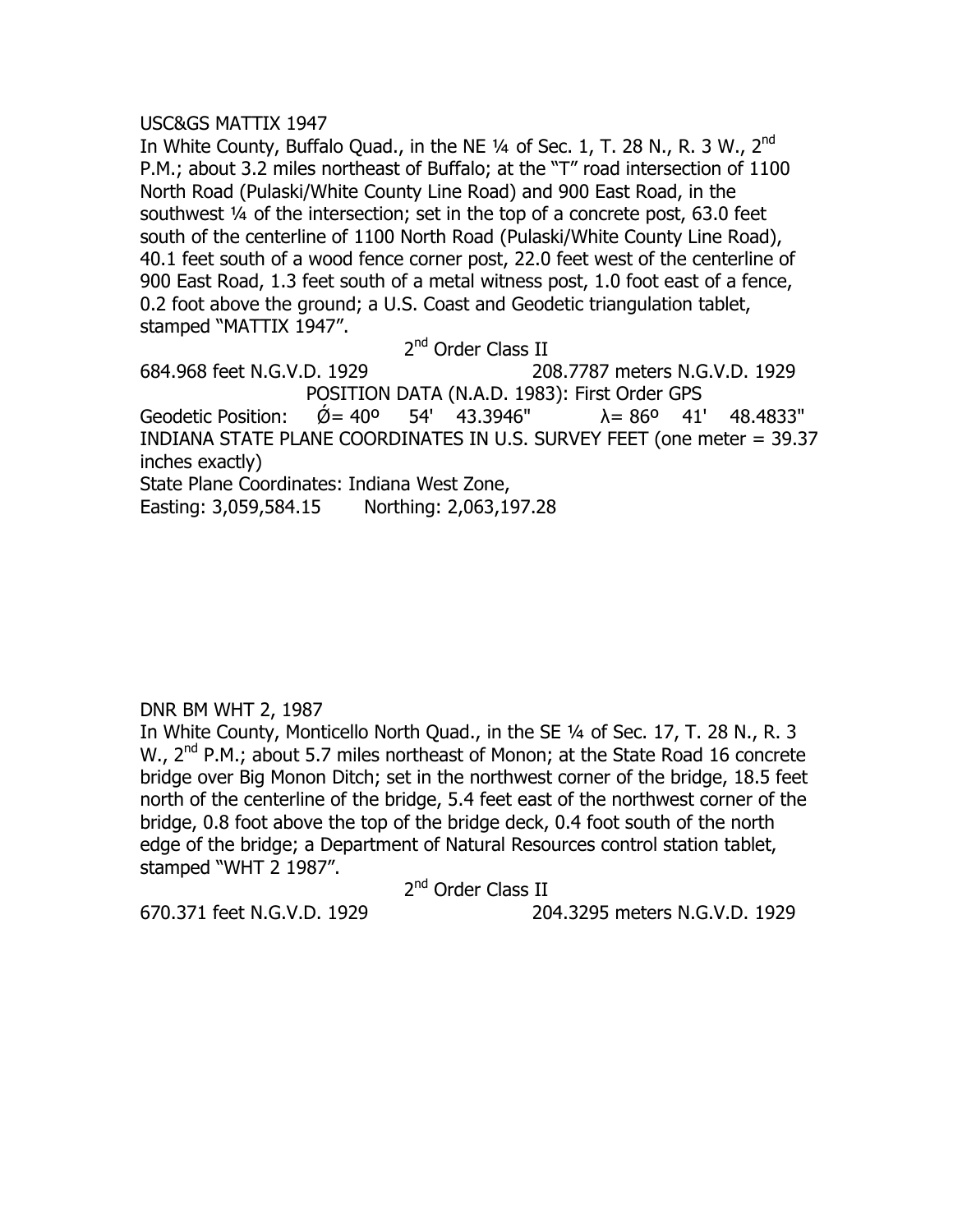#### ISHC BM L 511

In White County, Buffalo Quad., in the SW  $\frac{1}{4}$  of Sec. 10, T. 28 N., R. 3 W., 2<sup>nd</sup> P.M.; at Buffalo; at the State Road 16/39 bridge over Tippecanoe River; set in the top of the northeast concrete wingwall of the bridge, 24.0 feet east of the centerline of the bridge, 11.0 feet northwest of NIPSCO power pole # 764/133, 6.0 feet north of the north end of the bridge at the expansion joint, 1.5 feet east of the guardrail of the bridge, about 1.0 foot above the top of the concrete bridge deck, 0.7 foot south of the north end of the northeast wingwall; a Indiana State Highway Commission bench mark tablet, stamped "WHITE L 511".

2<sup>nd</sup> Order Class II

662.931 feet N.G.V.D. 1929 202.0618 meters N.G.V.D. 1929

#### USC&GS Z 127, 1946

In White County, Buffalo Quad., in the NW  $\frac{1}{4}$  of Sec. 11, T. 28 N., R. 3 W., 2<sup>nd</sup> P.M.; about 1.0 mile northeast of Buffalo; 0.8 mile east along 1000 North Road from its intersection with 650 East Road; set in the top of a concrete post, 89.0 feet southeast of a power pole, 29.6 feet west of a 36-inch Maple tree, 23.4 feet south of the centerline of 1000 North Road, 19.5 feet west of the centerline of a private drive to the south, 9.3 feet west of a fence corner, 2.0 feet south of a fence line, 2.2 feet south of a orange Department of Natural Resources witness post, 0.3 foot above the ground, about level with the road; a U.S. Coast and Geodetic bench mark tablet, stamped "Z 127 1947".

2<sup>nd</sup> Order Class II

673.115 feet N.G.V.D. 1929 205.166 meters N.G.V.D. 1929

# USC&GS Z 127, 1946

In White County, Buffalo Quad., in the SE  $\frac{1}{4}$  of Sec. 17, T. 28 N., R. 3 W., 2<sup>nd</sup> P.M.; about 1.5 miles southwest of Buffalo; about 0.2 mile east along State Road 16 from the State Road 16 bridge over Big Monon Ditch to a turn north and a County Road east, thence east to a "T" road north and a concrete box culvert under the east-west County Road; set in the northeast corner of the box culvert, 75.5 feet west of the centerline of the County road to the north, 42.0 feet west of a 42-inch Sycamore tree, 12.7 feet north of the centerline of the east-west County Road, 7.5 feet west of the centerline of the box culvert, 1.5 feet east of the west end of the wingwall of the culvert, 1.2 feet north of a metal witness post, about 1.0 foot below the road; a U.S. Coast and Geodetic bench mark tablet, stamped "Z 127 1947".

2<sup>nd</sup> Order Class II

657.519 feet N.G.V.D. 1929 200.4122 meters N.G.V.D. 1929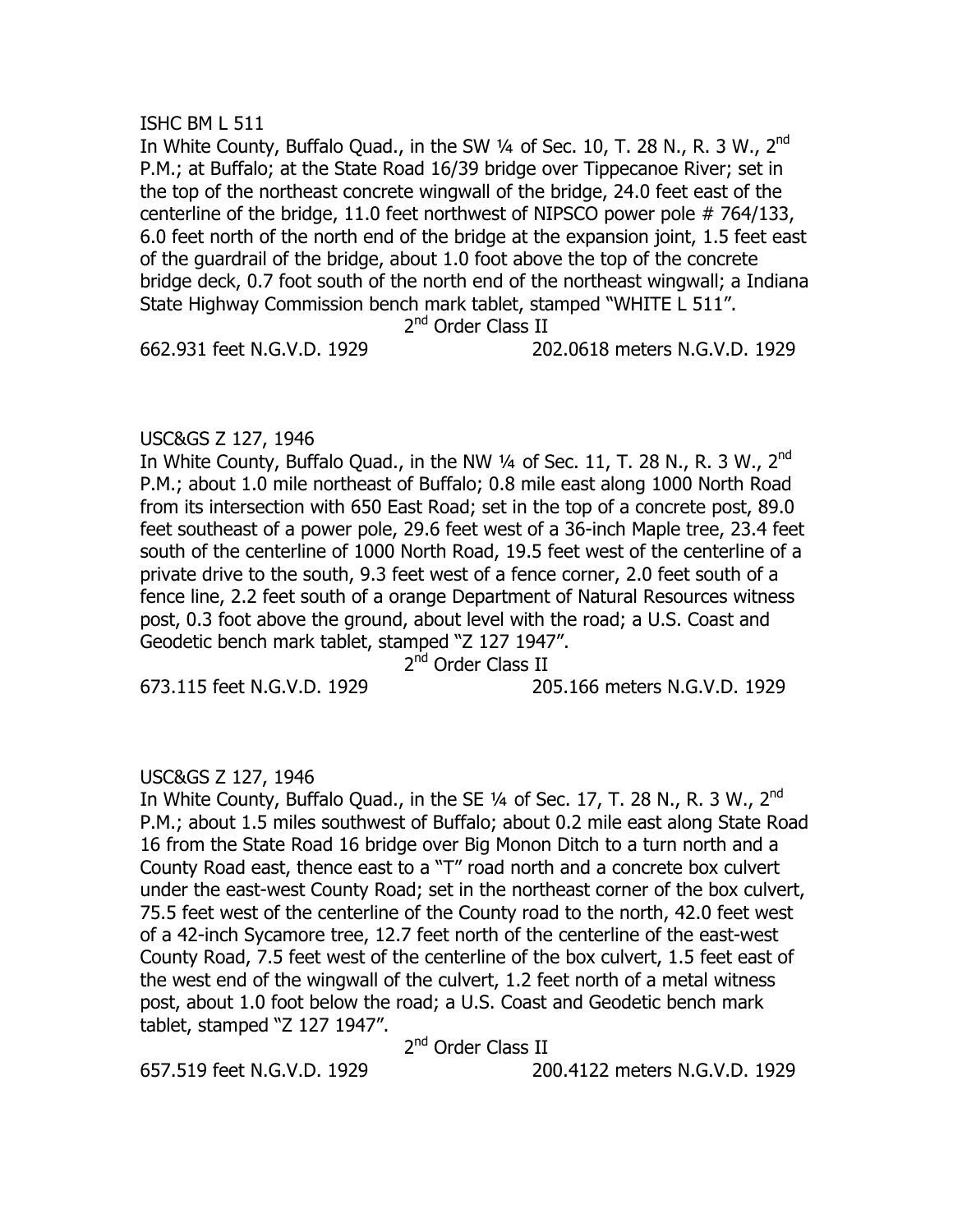#### DNR TBM WHITECO 1, 2008

In White County, Monticello North Quad., in the SW ¼ of Sec. 27, T. 27 N., R. 3 W., 2<sup>nd</sup> P.M.; at Monticello; at the intersection of Beach Street and Bluewater, at the Public Boat Ramp on Lake Freeman/Tippecanoe River; set in the top of the northeast corner of the concrete base of a large boulder, 45.5 feet east of the centerline of Bluewater Street, 43.3 feet south of the southwest corner of beach house for the ramp, 23.0 feet south of a light pole, 12.7 feet east of a "HANDICAPPED PARKING" sign post, about 1.0 foot below the road, 0.7 foot south of the north face of the concrete base, 0.5 foot west of the east face of the concrete base; a cut triangle.

3rd Order

Feet N.G.V.D. 1929

# SHCOI BM WHI L 87

In White County, Monticello South Quad., in the NW ¼ of Sec. 33, T. 27 N., R. 3 W., 2<sup>nd</sup> P.M.; at Monticello; at the U.S. 24 bridge over Lake Freeman/Tippecanoe River; set in the top of the west end of the north concrete guardrail of the bridge, 25.0 feet north of the centerline of U.S. 24, 2.0 feet south of the south metal rail of the concrete steps, 1.0 foot north of the metal guardrail, 0.3 foot west of the northwest corner of the concrete guardrail; a State Highway Commission of Indiana bench mark tablet, stamped "WHI L 87".

3rd Order

658.952 feet N.G.V.D. 1929

# SHCOI BM WHITE L 433

In White County, Monticello North Quad., in the SE ¼ of Sec. 32, T. 28 N., R. 3 W.,  $2^{nd}$  P.M.; about 5.0 miles north-northwest of Monticello; at the Lowes bridge over Lake Shafer/Tippecanoe River; set in the top of the southwest end of the southeast concrete bridge seat, 106.0 feet northwest of the centerline of East Shafer Road, 21.0 feet southwest of the centerline of Lowes Bridge Road, 1.1 feet below the ground; a State Highway Commission of Indiana bench mark tablet, stamped "WHITE L 433".

3rd Order

658.117 feet N.G.V.D. 1929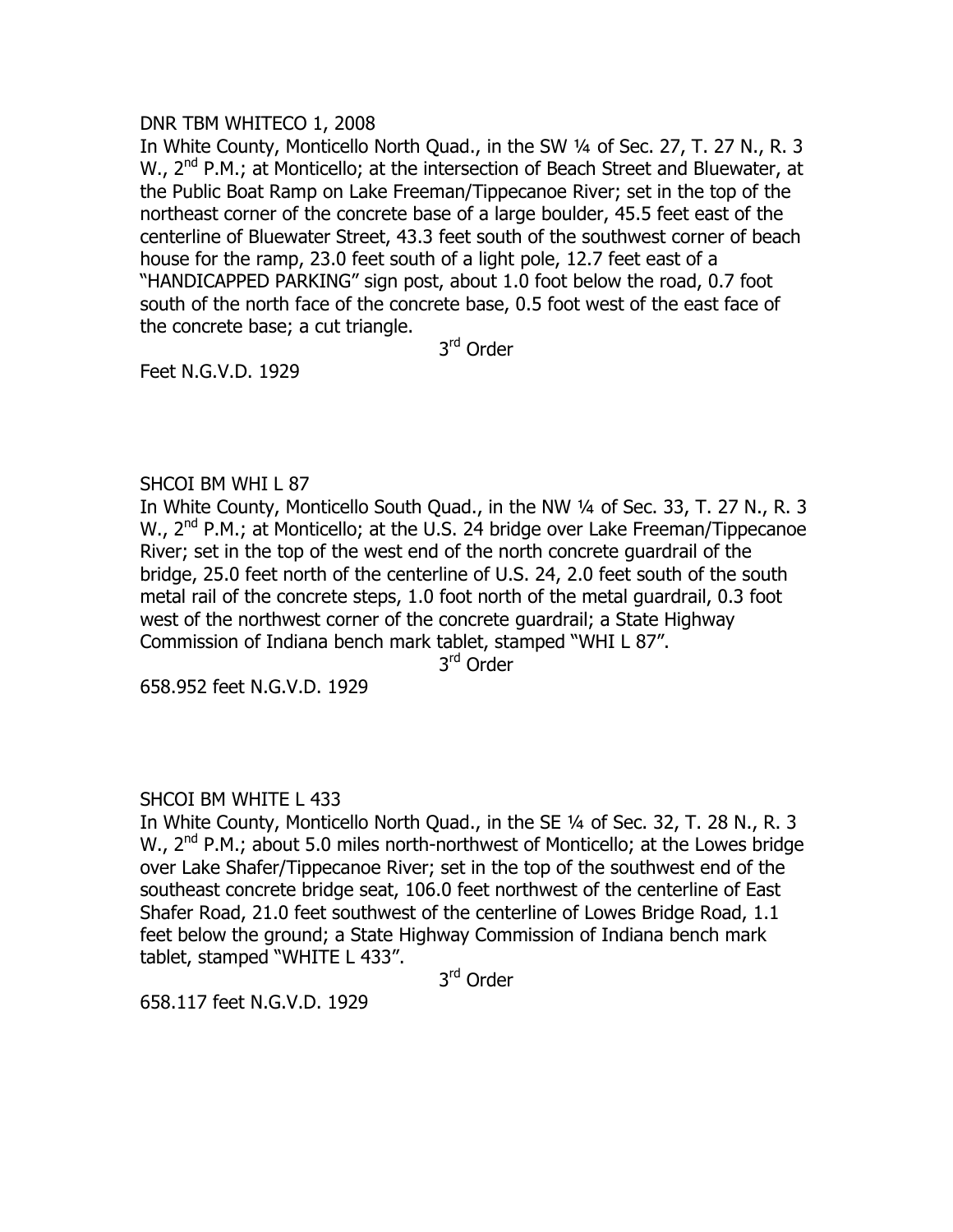#### DNR TBM THW 20, 1994

In White County, Monticello North Quad., in the SW 1/4 of Sec. 21, T. 28 N., R. 3 W.,  $2^{nd}$  P.M.; about 6.5 miles north of Monticello; at the intersection of West Shafer Road and West 6.5 Road, in the southeast 1/4 of the intersection; set in the northwest side of a power pole with a meter, 42.0 feet south of the centerline of West 6.5 Road, 21.5 feet east of the centerline of West Shafer Road, 13.5 feet west of a metal "SANDBAR RESTAURANT" sign post, 0.9 foot above the ground; a railroad spike driven through a aluminum tag, stamped "IDNR TBM THW 20 1994".

3rd Order

674.299 feet N.G.V.D. 1929

#### DNR TBM THW 19, 1994

In White County, Monticello North Quad., in the SW ¼ of Sec. 28, T. 28 N., R. 3 W.,  $2^{nd}$  P.M.; about 6.5 miles north of Monticello; at the "T" road intersection of West Shafer Road and West 5.5 Road, in the northeast 1/4 of the intersection; set in the west side of a power pole, 214.0 feet north of the centerline of West 5.5 Road, 18.0 feet east of the centerline of West Shafer Road, 1.6 feet above the ground; a railroad spike driven through a aluminum tag, stamped "IDNR TBM THW 19 1994".

3rd Order

674.299 feet N.G.V.D. 1929

# DNR TBM THW 18, 1994

In White County, Monticello North Quad., in the NW ¼ of Sec. 32, T. 28 N., R. 3 W., 2<sup>nd</sup> P.M.; about 5.0 miles north-northwest of Monticello; at the "T" road intersection of West Shafer Road and Lowes Bridge Road; set in the southeast side of a power pole with a transformer, 79.0 feet southwest of the centerline of Lowes Bridge Road, 21.0 feet southeast of the centerline of West Shafer Road, 1.8 feet above the ground; a railroad spike driven through a aluminum tag, stamped "IDNR TBM THW 18 1994".

3rd Order

671.382 feet N.G.V.D. 1929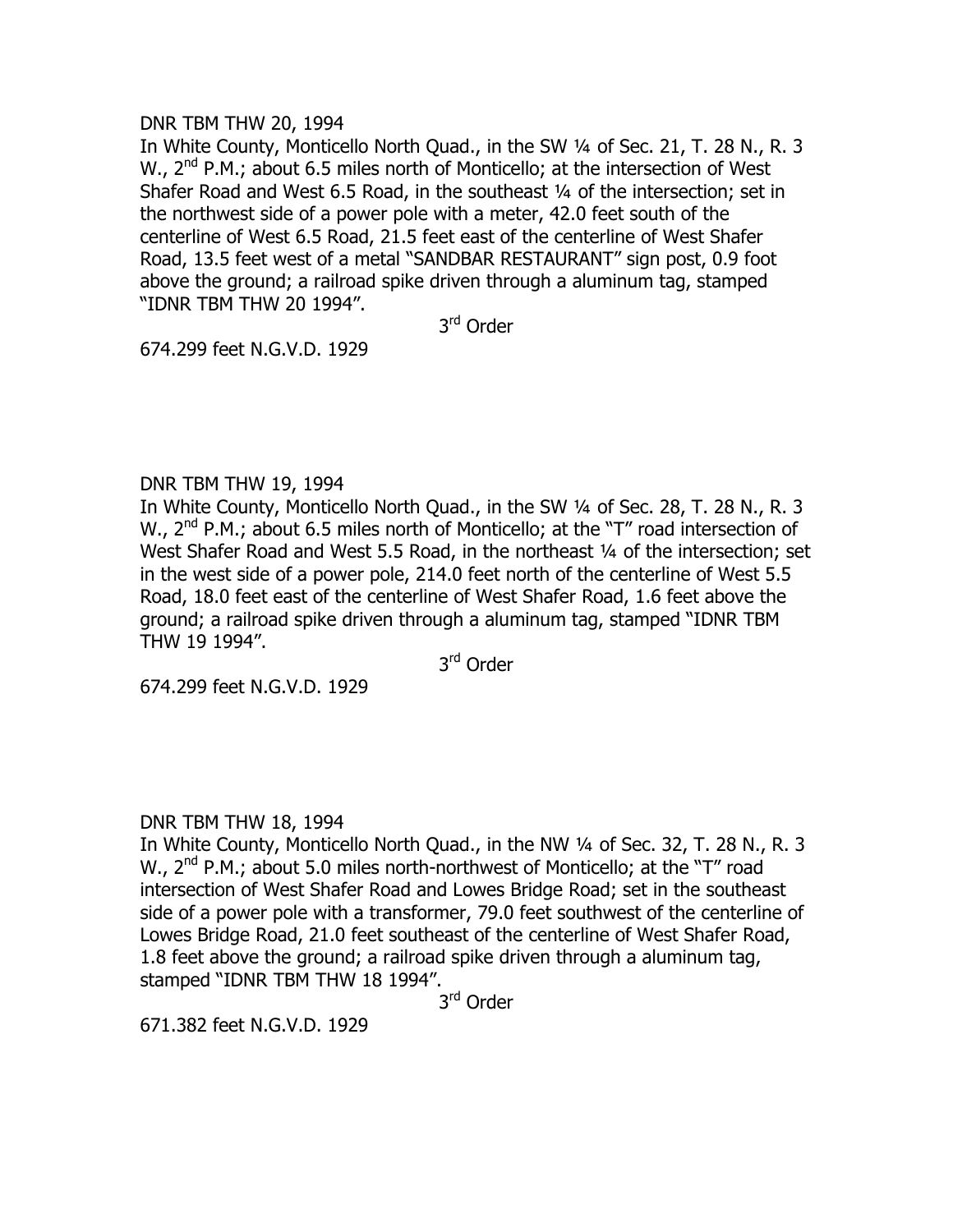#### DNR TBM THW 12, 1994

In White County, Monticello North Quad., in the NE ¼ of Sec. 20, T. 28 N., R. 3 W., 2<sup>nd</sup> P.M.; about 7.5 miles north-northwest of Monticello; at the West Shafer Drive bridge over Big Monon Ditch; set in the top of the southeast corner headwall of the bridge, 16.0 feet southeast of the centerline of the road, 3.7 feet northeast of the southwest end of the headwall, 1.5 feet southeast of the southeast guardrail of the bridge, level with the road; a chiseled triangle.

3<sup>rd</sup> Order

660.316 feet N.G.V.D. 1929

#### DNR TBM THW 11, 1994

In White County, Monticello North Quad., in the SW ¼ of Sec. 21, T. 28 N., R. 3 W.,  $2^{nd}$  P.M.; about 6.8 miles north of Monticello; about 0.3 mile east along 6.5 West Road from its "T" road intersection with West Shafer Drive to a "Y" intersection at a trailer park; set in the west side of a power pole in the triangular plot of ground formed by the intersection, 37.0 feet east of the centerline of the road leading north, 19.0 feet north of the centerline of 6.5 West Road, 1.1 feet above the road; a railroad spike driven through a aluminum tag, stamped "IDNR TBM THW 11 1994".

3<sup>rd</sup> Order

677.554 feet N.G.V.D. 1929

# DNR TBM THW 10, 1994

In White County, Monticello North Quad., in the NE ¼ of Sec. 21, T. 27 N., R. 3 W.,  $2^{nd}$  P.M.; about 0.2 mile northeast of Norway; at the Francis Street bridge over Lake Freeman/Tippecanoe River; set in the southeast end of the northeast concrete bridge seat, about 1000 feet downstream of the Norway Dam, 52.0 feet southwest of the centerline of East Shafer Drive, 21.0 feet southeast of the centerline of Francis Street, 7.5 feet southwest of a "STOP" sign post, 5.0 feet below the top of the bridge deck; a chiseled triangle.

3rd Order

636.545 feet N.G.V.D. 1929